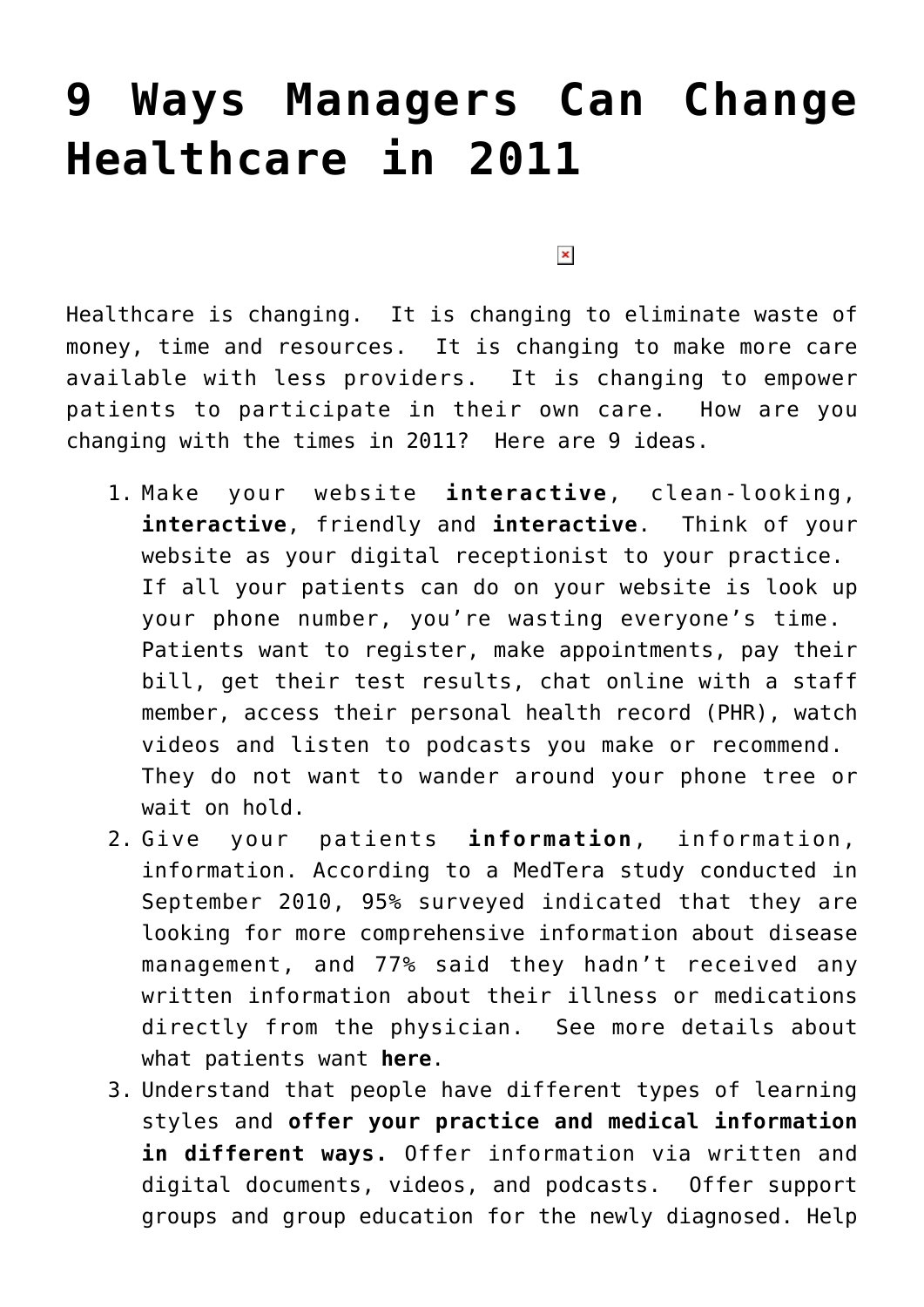patients build communities around your practice.

- 4. **Take down all those signs** asking people to turn off their cell phones. Cell phones are going to revolutionize healthcare so go ahead and bite the bullet and embrace them. For all you know the person on the cellphone when you walk in the exam room is texting "gr8 visit til now, wil i <3 doc?" (Great visit until now, will I love the doctor?)
- 5. **Eliminate the Wait.** Patients have much better things to do than wait in your practice. It doesn't matter why the provider's late – you're cutting into the patient's ability to make money and get things done. Text them to let them know the provider is running late. Text them to let them know an earlier appointment is available. Give patients an appointment range (between 10am and 12N), then text them when their appointment is 20 minutes away.
- 6. Use a **patient portal** to take credit cards, keeping them securely on file and stop sending patients statements. Use the portal to deliver results and chat and email patients.
- 7. Stop fighting the tide and **let your staff use social media at work** – for work. Involve everyone in Facebook, Twitter and your website and blog. Using social media for communication and marketing is not a one-person job.
- 8. Form a **patient advisory board** and listen to what specifics your patients want from you. If people don't have time to attend a face-to-face meeting, **Skype** them in.
- 9. Think about **alternate service delivery models**, both inperson (group visits, home visits) and digitally (email, texting, Skyping, avatar coaches, home monitoring systems.) **[Emotional technology](http://chealthblog.connected-health.org/2010/10/26/emotional-automation-bonding-with-technology-to-improve-health/)** studies show that people can improve their health by accepting and utilizing technology in healthcare.

What do patients want in 2011? They want **information,**